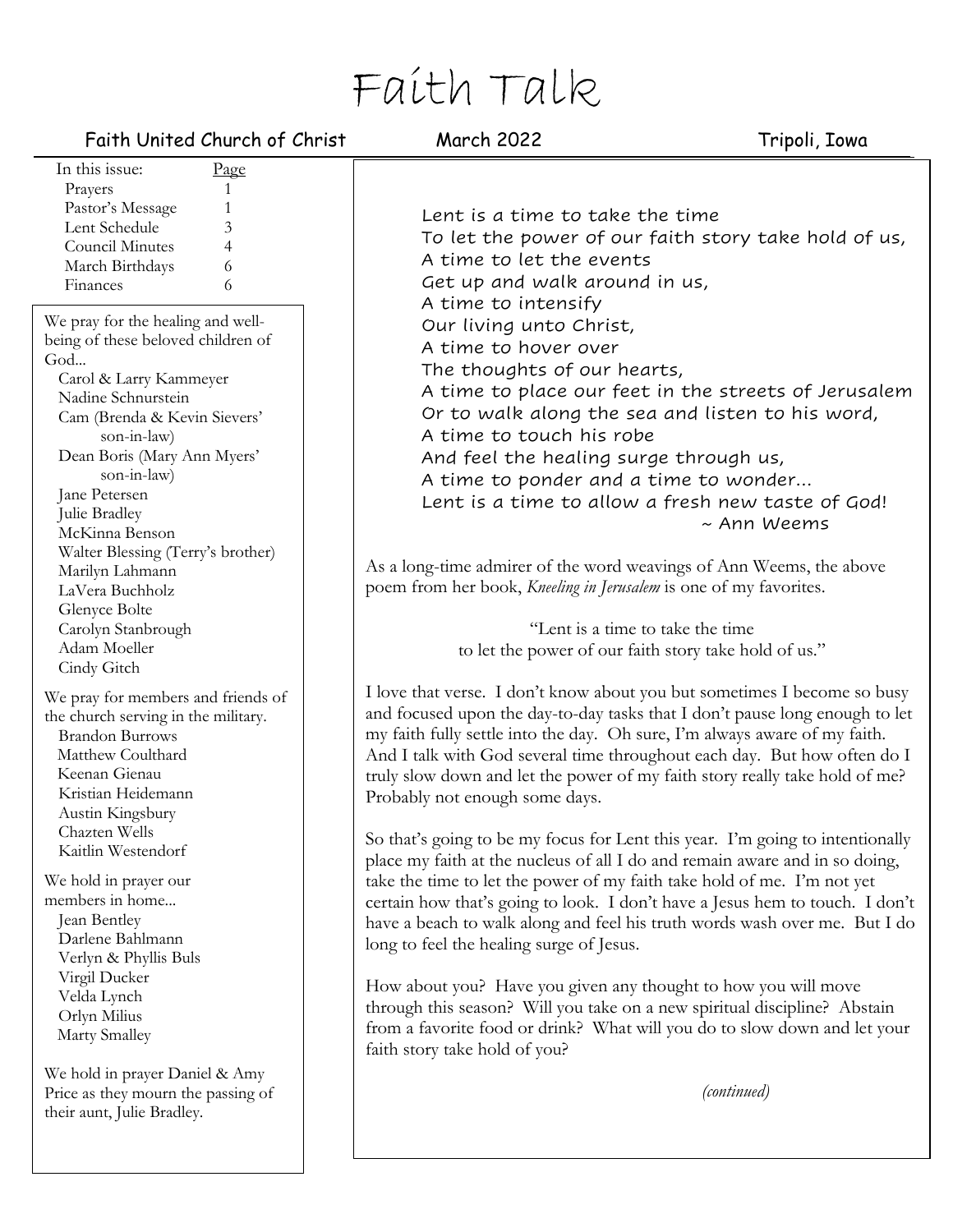While it's only 40 days (not counting Sundays) wanting to do and actually doing something for 40 days isn't always easy. As Rev. Dr. Derek Weber writes,

Being honest with ourselves is a difficult exercise; that's part of why we need forty days to do it. It takes diligence and discipline and a whole lot of grace to see ourselves as we truly are. In fact, it might be argued that we are incapable of doing this Lenten thing on our own. It is simply beyond our capabilities and certainly beyond our inclinations. The only hope we have is to be gathered up in Jesus.

So my friends, whatever decision you make for your Lenten journey, I wish you sufficient courage and fearless confidence. Allow yourself to be gathered up in Jesus and bask in the power of your faith story. May you arrive on Easter morning with a deeper understanding of who you are and whose you are.

> Blessings and peace, *Pastor Marilyn*

Addendum

As we prepare to produce this newsletter, an estimated 137 Ukrainian soldiers have been killed and 316 wounded since Russia invaded the country. Social media has been flooded with comments and memes and photos and prayers as the world weeps. From another of my favorite poets (and UCC clergy), I offer this prayer for you to lift up to our God who is also weeping…

> Prayer for Ukraine under invasion God of plowshares, pruning hooks, and peace-making, translate such old archaic words into hope today in Ukraine that your promise to shatter bows and swords, spears and shields, may mean now an end of missile strikes and long-range artillery, the silencing of Kyiv's air-raid sirens. We pray for those who flee the capital and those who shelter in place and in fear in Kharkiv to the east. We pray for troops already exhausted from their long watching. We pray for NATO land and air forces, knowing that means people, and we pray for Germany and Poland as they open borders to fleeing refugees. God, we have studied war for so long, let it be no more, no more. Teach us a new peacemaking, guiding the leaders of nations, and holding gently in your heart the many who live and die because of their decisions, for we pray in the name of Jesus who wept for our great needing of the things that make for peace. amen

~ Maren Tirabassi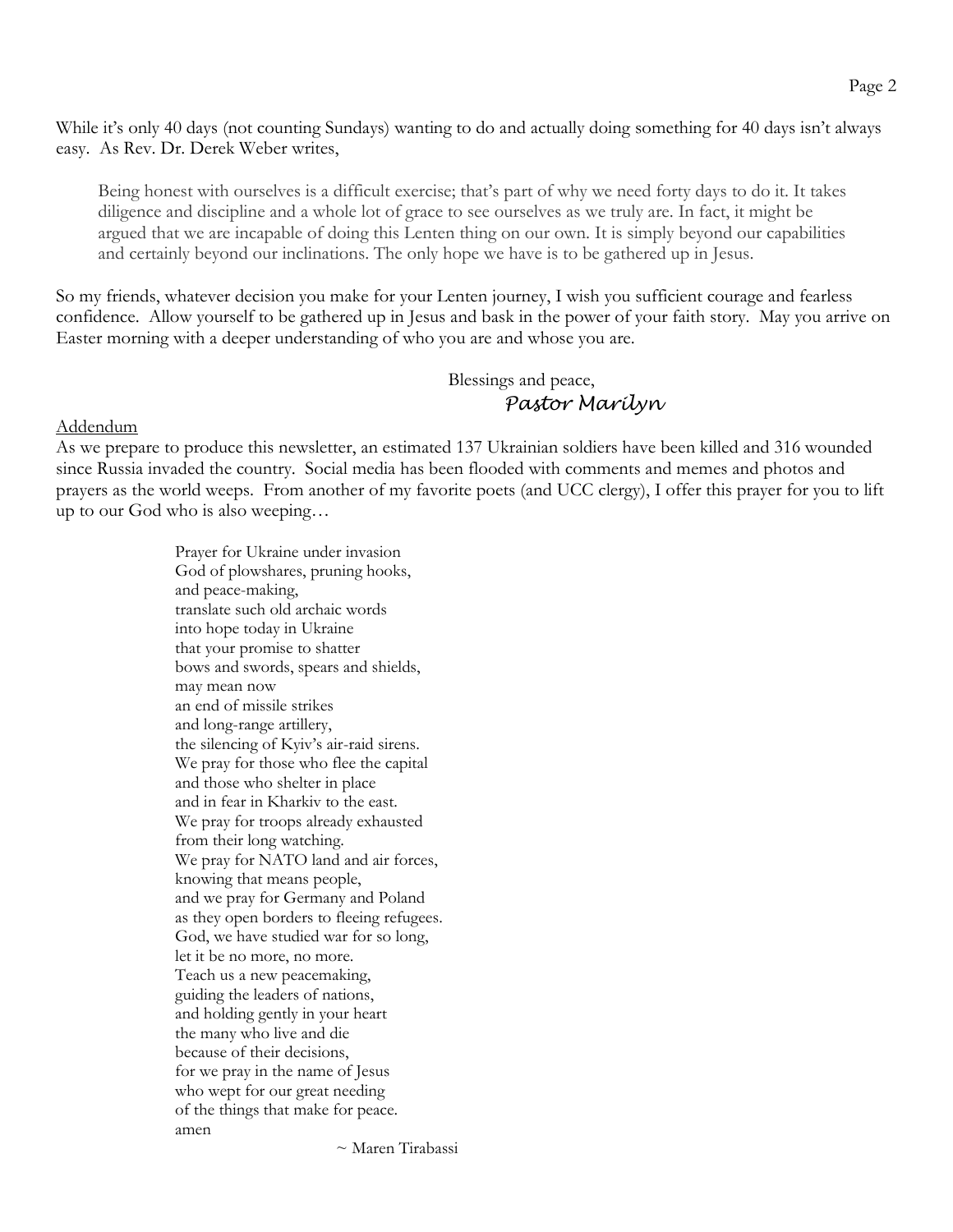# **Faith United Church of Christ 2202 Lent Schedule**

| <b>Ash Wednesday (March 2)</b>      |                                                                                                                                                                                                                                                                                                                                                                                                                                                                                                                                                                                                                                                                                                                                                                                                                        |
|-------------------------------------|------------------------------------------------------------------------------------------------------------------------------------------------------------------------------------------------------------------------------------------------------------------------------------------------------------------------------------------------------------------------------------------------------------------------------------------------------------------------------------------------------------------------------------------------------------------------------------------------------------------------------------------------------------------------------------------------------------------------------------------------------------------------------------------------------------------------|
| Ashes for the Journey               | For those not able to attend the evening Ash Wednesday service,<br>Pastor Marilyn will offer "Ashes for the Journey" in the church back parking<br>lot from 7 am to 9 am the morning of the 2nd. Please share this information<br>with any you feel might welcome this opportunity.                                                                                                                                                                                                                                                                                                                                                                                                                                                                                                                                    |
| Worship                             | Our worship service will begin at 6:30 in the sanctuary.                                                                                                                                                                                                                                                                                                                                                                                                                                                                                                                                                                                                                                                                                                                                                               |
| <b>Wednesday Night Lenten Study</b> | Beginning March 9, at 6:30 each Wednesday evening during Lent we will be<br>reading and discussing Amy-Jill Levine's book, <i>Witness at the Cross</i> . In this<br>6-week study Levine shows how the people at the cross – The Bystanders and<br>Scoffers; The Other Victims; The Soldiers; The Beloved Disciple; The<br>Women; Joseph of Arimathea and Nicodemus – each have a distinct role to<br>play in the Gospels. For each, Jesus has a particular meaning and message,<br>and from each we learn how those meanings and messages cross the centuries<br>to any who would come to the cross today. Each week we will watch a short<br>video, followed by discussion. While you do not need to read the book to<br>participate, if you would like a copy they are available from the church<br>office for \$14. |

*Please note: There will be no Wednesday evening meals served prior to worship or study*



If you would like to purchase an Easter Lily for Easter morning worship, please contact the church office 319.882.3585 or faithuccchurch@gmail.com. Order forms will also be available in the sanctuary. If you would like your plant to be in honor/memory of someone, please include that information with your order. The cost of a lily in a 6" pot is \$9.63. Orders need to be received by Tuesday, March 29.

# **Adult Choir/Bell Choir Update**

In the past six months attempts have been made to once again form an adult choir to sing during worship as well as a bell choir to play during worship. Following emails, Sunday morning announcements, newsletter articles, and regular mail, there has been very little interest expressed in either. Beth Goudschaal is now hoping to locate singers willing to perform a solo or join with others (duet, trio, etc.) during Lent and Holy Week services. Questions? Contact Beth at bgoudschaal@gmail.com or 319.415.3834.

## **Church Council**

The Council is looking for a member to serve as a Trustee. The Council meets on the first Monday of each month at 6:30 pm. Trustees typically meet at 6 pm prior to the Council meeting. Interested? Questions? Contact one of the current trustees, Jerry Lahmann, Keith Stahlhut, or Brenda Shinstine, or call the church office 319.882.3585.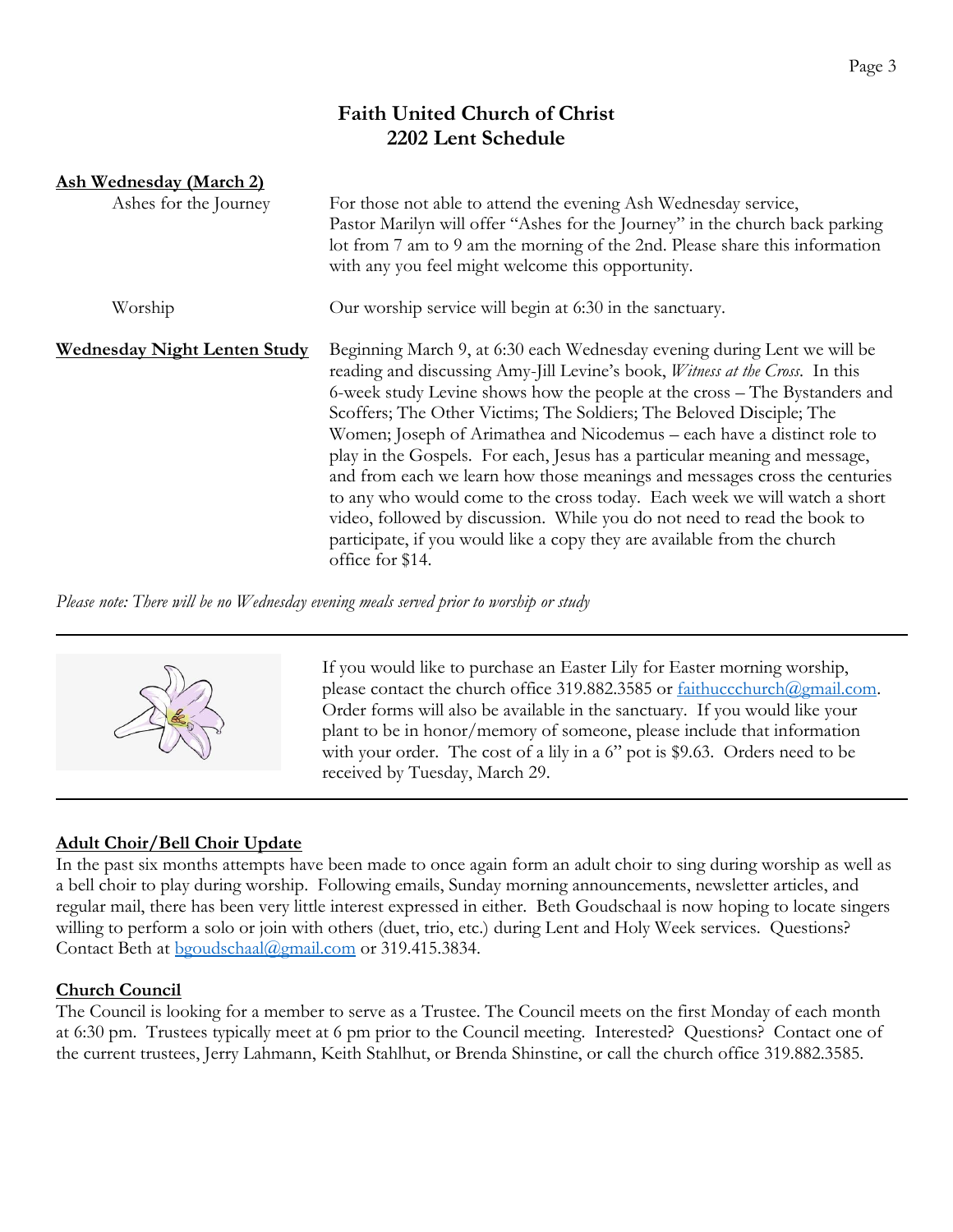#### Faith United Church of Christ Council Meeting Minutes February 7, 2022

Members in Attendance: Lisa Chapin, Beth Goudschaal, Kathy Westendorf, Bonnie Travers, Vicki Oleson, Kara Marsh, Conrad Marsh, Eli Bahrenfuse, Keith Stahlhut, Jerry Lahmann.

Also in Attendance via Zoom: Brenda Shinstine.

Also in Attendance: Pastor Marilyn and Barb Hill.

Opening Prayer: Pastor Marilyn.

#### Reorganization of the 2022 Church Council:

Motion by Lisa Chapin to nominate Eli Bahrenfuse as church President. After some discussion, Eli declined the nomination. Motion by Beth Goudschaal to nominate Conrad Marsh as church President. After discussion, Conrad accepted the nomination. The motion was seconded by Jerry Lahmann, the motion carried.

Motion by Lisa Chapin to nominate Eli Bahrenfuse as Vice-President. After some discussion, Eli accepted the nomination. The motion was seconded by Beth Goudschaal, the motion carried.

Motion by Kara Marsh to nominate Lisa Chapin as Head Elder, seconded by Beth Goudschaal, motion carried.

Motion by Lisa Chapin to nominate Jerry Lahmann as Head Trustee, seconded by Eli Bahrenfuse, motion carried.

At this time, the meeting was led by President Conrad Marsh.

Approval of the January minutes: Motion by Beth Goudschaal to approve the minutes as stated, seconded by Kara Marsh, motion carried.

Treasurer Report: Motion by Lisa Chapin to approve the report as stated, seconded by Kathy Westendorf, motion carried.

Trustee Report: There was discussion on adding a yellow strip of tape to the bottom step going into the lower level of the Ed Wing. This would help distinguish the bottom step from the floor. Eli is going to purchase some nonskid tape to place on the steps as well as replace the lightbulb with a brighter one. The valve in the other boiler needs to be replace due to a leak. There is acid buildup that should be cleaned yearly.

Elder Report: Head Usher sheet was passed out. Head Usher duties were reviewed. A committee consisting of Lisa Chapin, Beth Goudschaal, Vicki Oleson, Conrad Marsh and Pastor Marilyn will review the by-laws. After some discussion, it was decided by the council to not have meals during Lent this year. There was discussion about having the Sunday School children help with ushering.

Liaison Report: Jerry Lahmann talked briefly about the cemetery.

Pastor's Report: Pastor reported that a new computer is needed for the secretary, there is money budgeted for this expense. There will be a Lenten Study again this year. This Sunday, February 13, will be the Blessing of the new council and officers of Faith Church.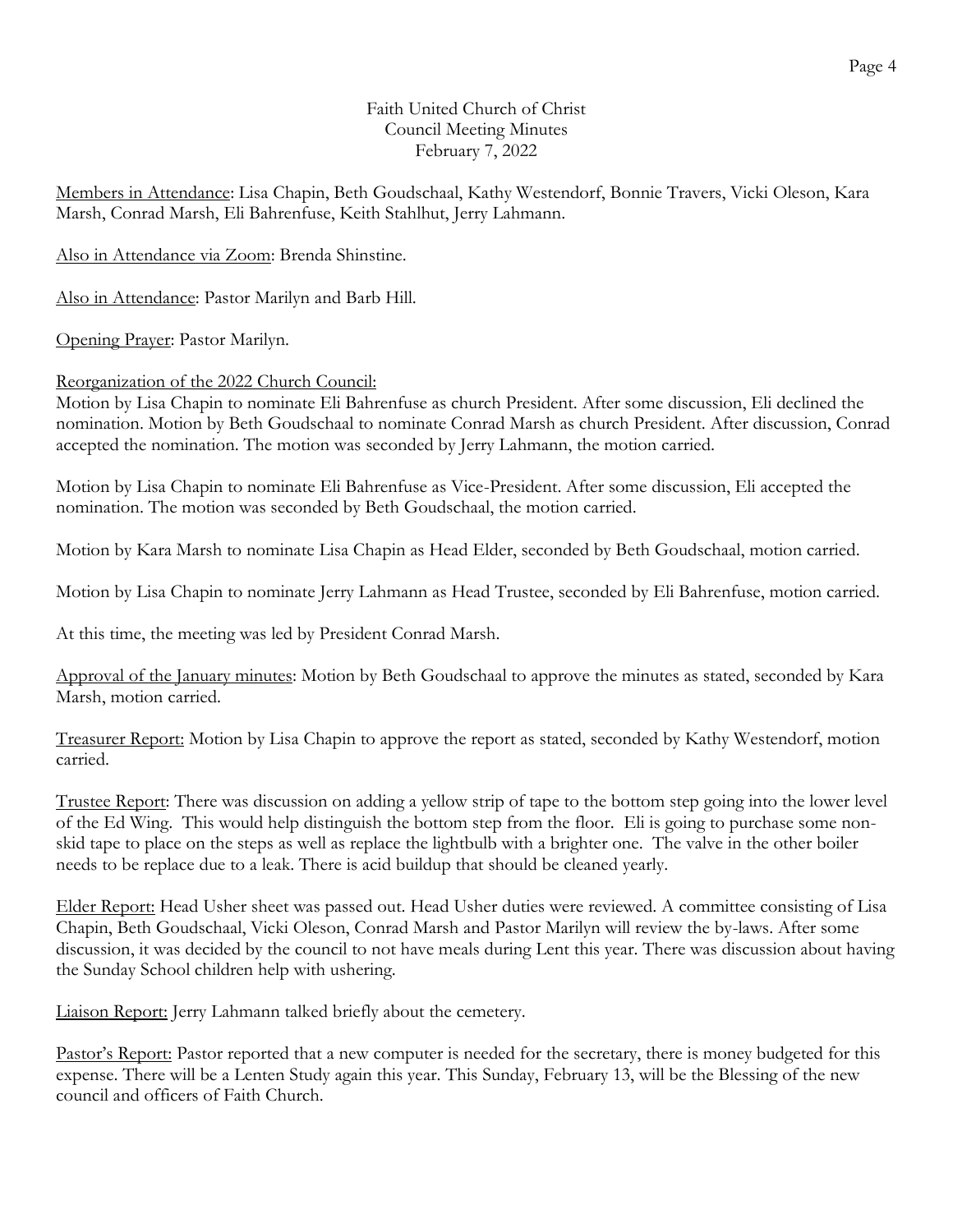Old Business: Pastor Marilyn and Steve Hill have made some adjustments to the microphone by the sanctuary piano.

New Business: Nothing

Adjourn: Motion to adjourn by Beth Goudschaal, seconded by Vicki Oleson, motion carried.

The meeting was closed with the Lord's Prayer.

Respectfully submitted: Lisa Chapin

Here's a nugget of wisdom from our Faith UCC President:

==================================================================

The price of being kind to someone is priceless, but the feeling of someone being kind to you is also priceless! ~ Conrad Marsh



Need help with your heating bill or your water bill? Contact Karen Henry of the **Northeast Iowa Community Action Corporation** at 563.387.4924 or khenry@neicac.org. Look for additional information on the north bulletin board in the narthex.

**Reminder:** Daylight Savings Time begins March  $13<sup>th</sup>$ . Time to move your clocks one hour ahead!